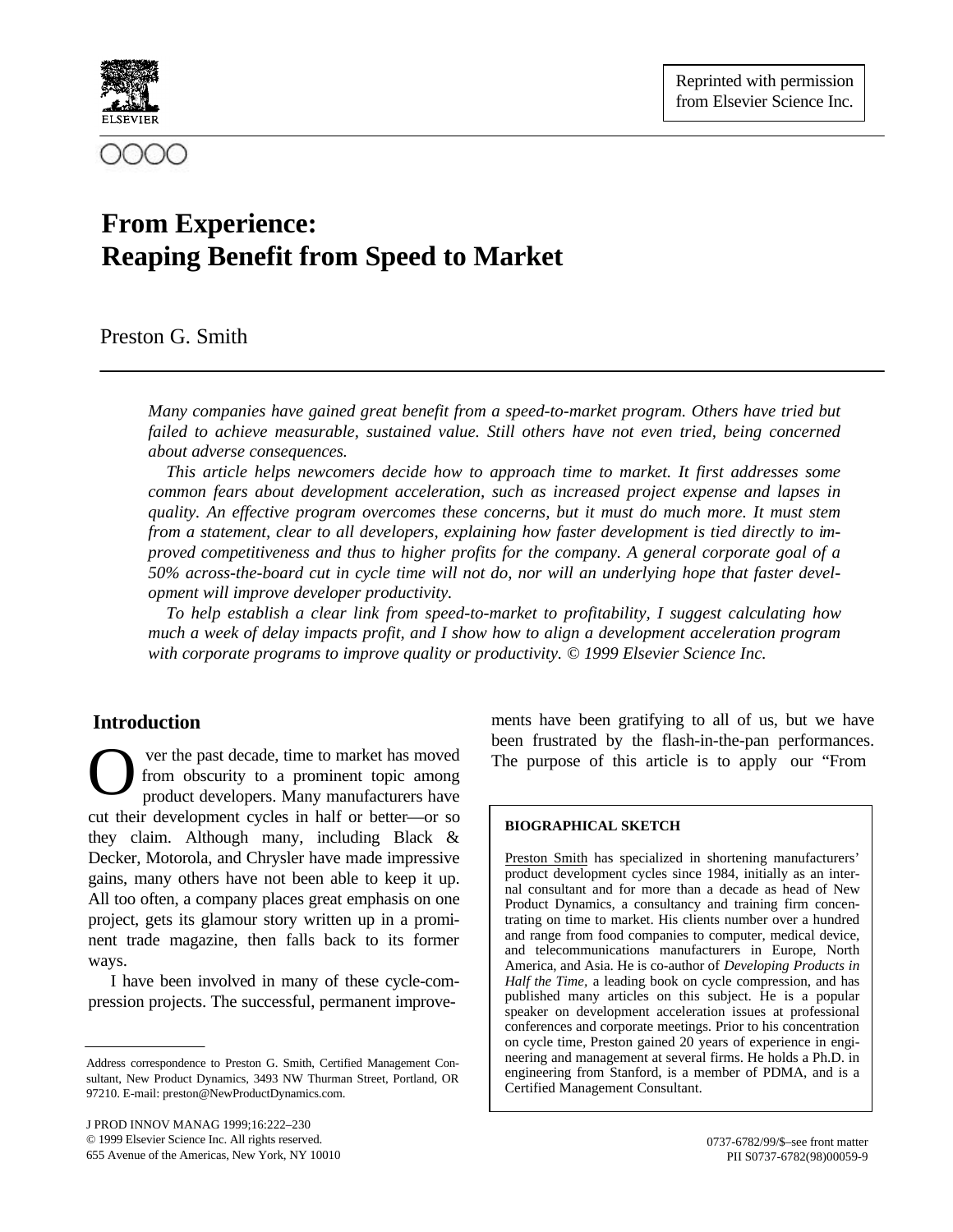Experience" to illuminate the differences in these two kinds of performances and draw conclusions as to what is needed to obtain measurable, sustained benefit.

I would prefer to concentrate on describing these keys to success so that managers could just implement them. Unfortunately, there are many pitfalls along this road to success, and many managers are lured into them. Therefore, I start by outlining the pitfalls so that you can avoid them—and so that you are aware that the route to success is not as straightforward as it might appear.

# **Unproductive Routes**

Many companies get off to a weak start because of unaddressed concerns that some of their people have about what time to market means or how it will be approached (Exhibit 1). Let's see what some of these concerns are, where there is some truth to them, and how they get us into difficulty.

## *Skip Steps to Save Time*

Some observers worry that acceleration will be accomplished by simply skipping some of the work to be done, especially in understanding the customer and in testing prototypes. Although skipping steps does happen, intentionally skipping vital activities is simply not a viable option these days. Most companies have made huge gains in product quality in recent years, and it would be foolhardy to reverse these gains. Customers now expect higher quality products, and the legal consequences of shipping half-developed products can be horrendous.

I have seen cases where developers have skipped steps to save time, with catastrophic consequences. These cases have usually occurred when management was unclear about its cycle-time objectives, which left developers to conclude that skipping steps was an acceptable option.

Yet, there are often some steps of a firm's development process that do not add commensurate value. These should be candidates for removal. For example, design automation tools have made certain checks on drawings and designs superfluous. Or if we choose to reuse older components in a design, then certain checks and tests may not be needed. To slavishly stick to completing all of the steps wastes labor and time. Thus, a certain amount of flexibility is advisable, and the faster companies generally have such flexibility built into their development processes.

#### **Exhibit 1. Concerns About Going Faster**

Countless articles have appeared in the business press featuring time-to-market success stories [6–8]. Not so apparent are several articles [2,4,5,9,14] and books [1,15], mostly by academics, that tend to be more cautionary and tentative on the wisdom of time compression. Although this set of more cautious literature is not as voluminous as the success stories, I take it seriously. If poorly done, time compression can lead to errors. Furthermore, I believe that these issues also voice the unspoken concerns of some managers in industry who would like to get their new products to market faster but feel that the side effects may be unacceptable. This literature describes the side effects in various ways<sup>1</sup>:

- "Many mistakes happen when skipping steps sacrifices necessary information" [21.
- "Speed is everything! But not at the expense of quality of execution" [1].
- "In general, there may exist a tradeoff between speed and design quality" [9].
- "In essence, time is bought with increased development cost" [5].

• "Once embarking on the route of shortening life cycles, it becomes increasingly painful to stop and increasingly costly to continue" [15].

Clearly, in order to enjoy any benefit from speed to market, we will not only have to avoid these side effects but also address the concerns underlying them. The accompanying article indicates how one can enjoy the benefits of speed to market while overcoming the potential negative side effects.

<sup>1</sup> I would argue that some of these conclusions depend on inadequate mathematical models, thus they are questionable. However, the point of listing these quotations is not to dispute their validity but to indicate the authors' underlying concerns.

A variation on this theme is to skip certain product features when time turns out to be more precious than the feature. Done properly, such skipping is one of the tools of rapid development. However, skipping features is not a casual or hidden event; it should be done by the cross-functional development team and be supported by decision rules applicable to the project. (I discuss these decision rules later.)

In reality, even when management's objectives are clear, some activities can get compromised due to pressure to get the product out. For example, one client in the heavy equipment industry is experiencing rising warranty expenses as it compresses its development cycle. This highly regarded firm is not taking this setback lightly, but it is not letting it stymie progress either.

In conclusion, skipping steps is a valid concern, and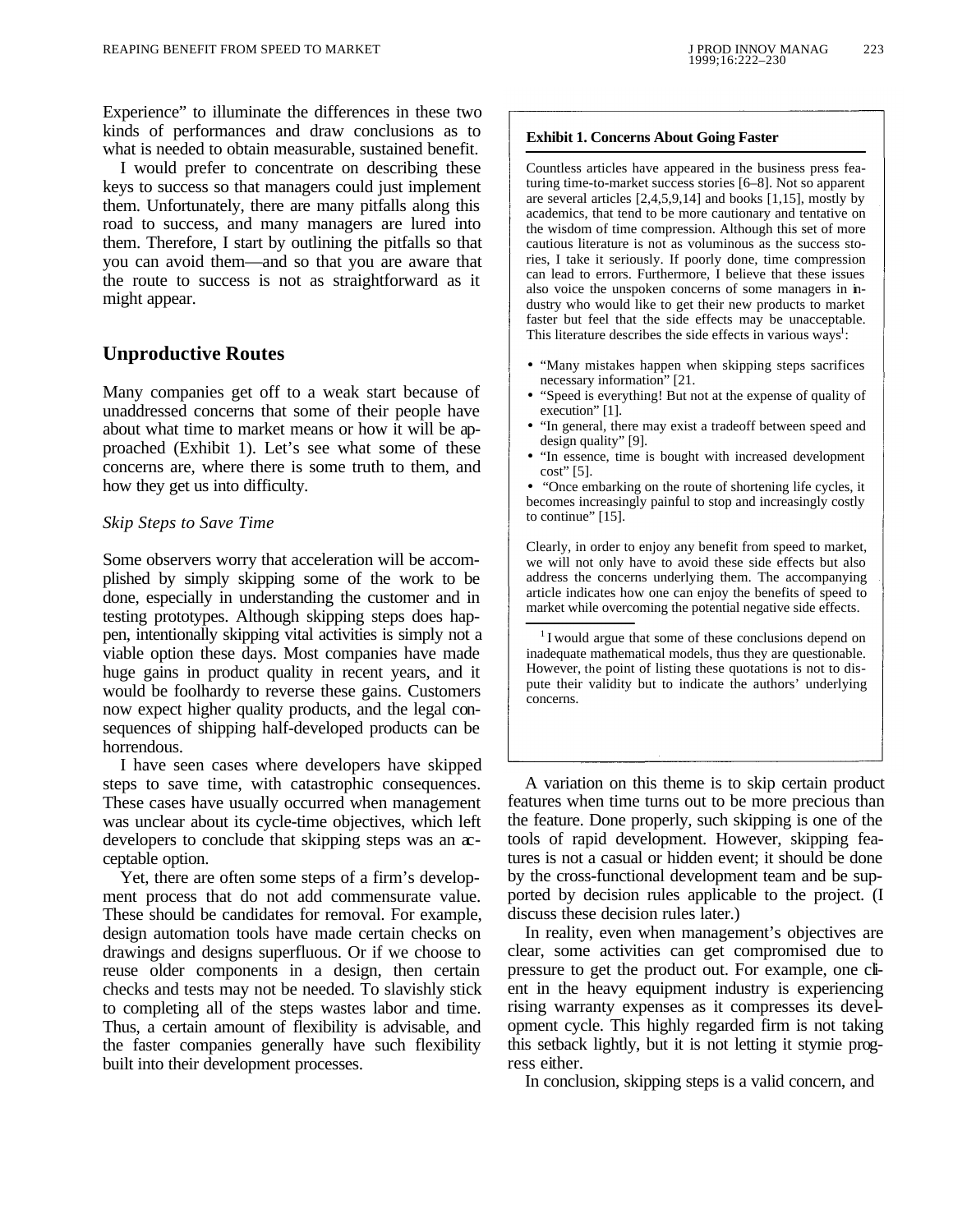it does happen. It can be combatted through clarity both in objectives and in what can be given up in the tradeoffs (a do-it-all directive gives developers little help in making such distinctions).

On the other hand, a company that never "skips steps" is probably not aggressive enough. The solution here is not in religiously completing all of the steps but in an effective process review and improvement procedure that keeps major mistakes from being repeated [11].

#### *Speed Is Too Expensive*

Many managers are concerned about the expense of compressing cycle time, and Graves [5] elucidates such a tradeoff between time and development expense. He suggests that this tradeoff is inevitable, but our experience with clients shows that expense can both rise and fall with cycle compression. For instance, Figure 1 illustrates a favorable correlation for the major automobile manufacturers in the United States for comparable projects.

Although it would be nice if expenses did not rise with faster development, rising expenses are actually a blessing in disguise, because they provide us with a powerful cycle-compression tool to "buy" time. Later I show how one can assess the cost of delay for a project

and use it to accelerate development at bargain rates. Likewise, when speed is no longer a bargain, we cease "buying" it. However, most companies can gain a great deal of cycle time before the cost of the time saved becomes too dear.

As I explain later, there is usually an "expense" to be paid for faster development, but it is broader than just expense dollars. For example, it is often paid in labor to improve the development system<sup>2</sup> or in the agony of changing familiar behaviors.

#### *Speed Really Yields Productivity*

In these lean times, many executives seek cycle time not for its own value but as a means to raise productivity by squeezing more products out of their resources. Their reasoning goes, "If we can develop a product twice as fast, then we can complete twice as many this year." They fail to accept that faster development requires enhanced staffing levels (over shorter time intervals). Without the enhanced staffing, nothing changes, and their developers soon become frustrated by the implied demand to work twice as hard. If the desired objective is actually productivity (more new

<sup>2</sup>*Development process* is more common terminology than *development system.* However, superior product development involves more than just the process used. For instance, adequate staffing levels, appropriate skills, and effective enabling technologies also are critical. *System* is an attempt to encompass these factors too.



**Figure 1. Comparison of similar programs for three automotive companies shows that time and expense need not be a tradeoff. Sources:** *Ward's Auto World,* **November 1993, pp. 38ff;** *Design Management Journal,* **Summer 1995, p. 50***.*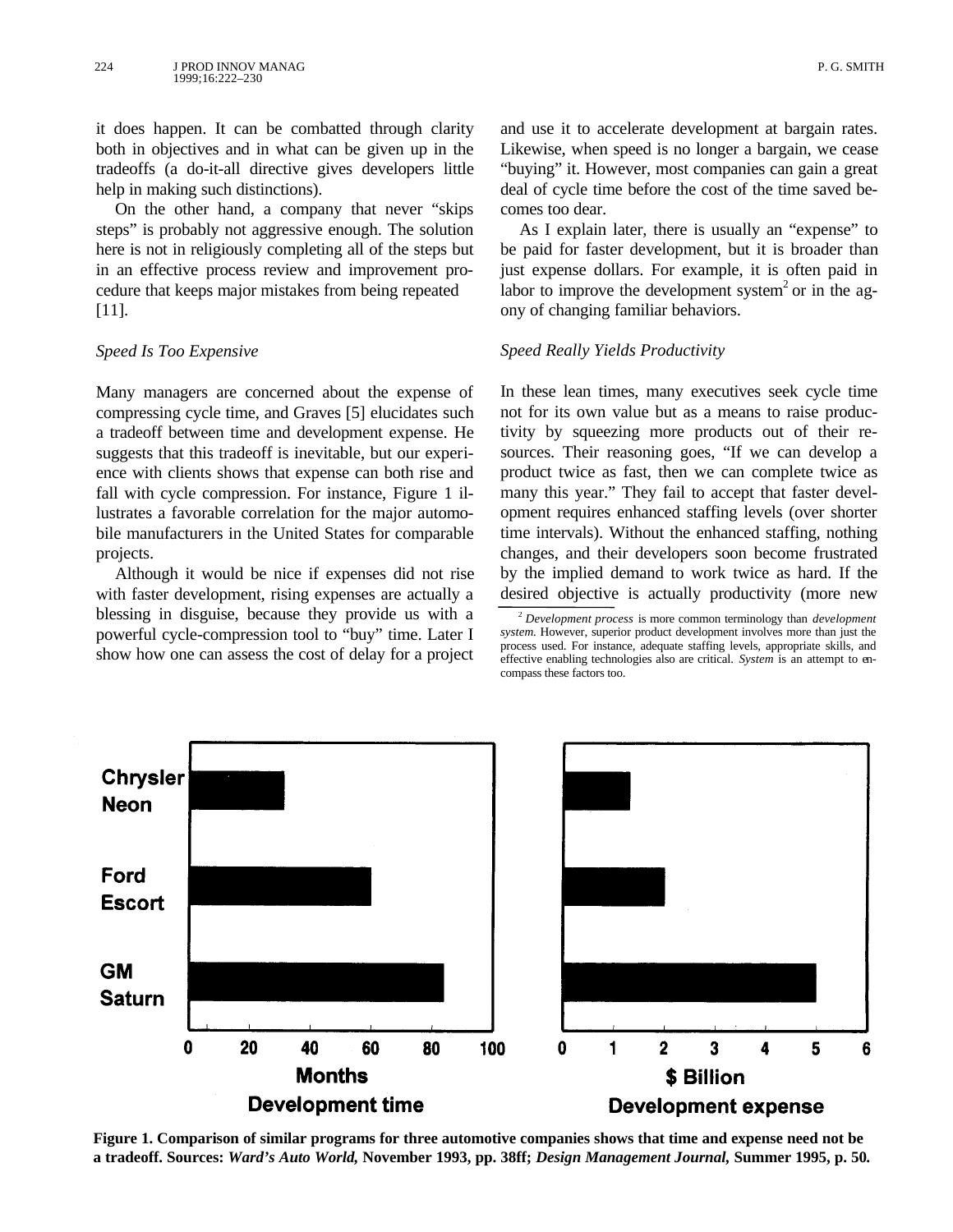products per developer) rather than cycle time, then other solutions, such as design reuse or design automation, are likely to be more effective than simply trying to optimistically extract twice as much output from the same resources.

Although companies, such as Chrysler in Figure 1, have gained in both cycle time and productivity by concentrating heavily on cycle time, concentrating on productivity under the wraps of cycle time is likely to backfire. First, when the troops discover that cycle time is just a guise for getting them to work harder, they are likely to revolt. Second, focusing primarily on productivity is likely to starve the system of the resources needed for change just when the system needs mammoth change. To achieve its results, Chrysler spent over \$1 billion on a new development center that allows them to co-locate their development teams, a potent tool to accelerate decision-making. Chrysler also spent generously on improved computer-aided design (CAD) systems, team training, and supplier development. Keep in mind that Chrysler made these commitments around 1990, when it had no cash to spare.

# **The Price of Accelerated Development**

Although many companies have made dramatic improvements in time to market—often cutting their development cycle to less than half of its original duration—I do not know of one instance where the transition has been simple or painless. Consider what Neil Hagglund of Motorola has to say about their cycle-time journey:

First, in my more than thirty years of product development experience, working with some of the best product developers in the world, I have yet to find a single magic tool for transforming a development process. Other companies may jump from fad to fad hoping there is a fast, easy way to accelerate product development. At Motorola we achieve rapid development the same way we achieved breakthroughs in quality—with oldfashioned hard work and constant management attention....

Finally, I would encourage you to stay the course on this effort. The benefits of faster development can be substantial but they cannot be achieved instantly. Fundamental changes in your development process require careful analysis, broad involvement, and extensive effort. Not everything that is worth changing can be changed quickly. If you approach this as a short, quick journey you will not get very far [13].

Along with Motorola and many other successes, I have seen too many instances where executives have failed to achieve measurable reductions in cycle time. In almost every case this has resulted from their illusion that it would be simple and quick. In a typical failure, an executive asks us to provide a day or two of training or to address a corporate task force considering "faster, better" product development. In the absence of clear objectives and substantial follow-on work, this minimal dose is simply inadequate to make a dent in their complex system.

From the successes, such as Motorola, and from the failures, I have concluded that considering rapid development to be free or easy is a prescription for failure.

Companies that make truly impressive reductions in cycle time generally gain time by paying for it in the two ways described in the following sections: ongoing tradeoffs against other development objectives, and in the cost of making the organizational transformation required.

#### *Tradeoffs Against Other Development Objectives*

Most development projects have four objectives: schedule time, development project expense, unit manufacturing cost of the resulting product, and product performance (including the product feature set). Although management is fond of saying that they want it all, in reality, product developers trade off these four objectives against each other as they work.

Often, these tradeoffs are so automatic with developers that they do not think of them consciously. They make the decisions subconsciously using guidelines they have assimilated over time. For example, if management has questioned the expense of early rapid prototypes that revealed design mistakes, then developers will defer making any rapid prototypes until they are certain that the design is perfect. Consequently, they waste time double-checking the design to ensure that they do not waste prototyping dollars.

Notwithstanding the "do-it-all" directive, developers must make such decisions as they work. Thus, in reality, when developers emphasize time, the other three objectives tend to receive less attention as these numerous decisions accumulate.

Once we recognize that such tradeoffs occur spontaneously and subconsciously, the opportunity for cycle-time management is to bring this tradeoff phenomenon into the open. As described later, quantitative tradeoff rules can be developed for each project. Then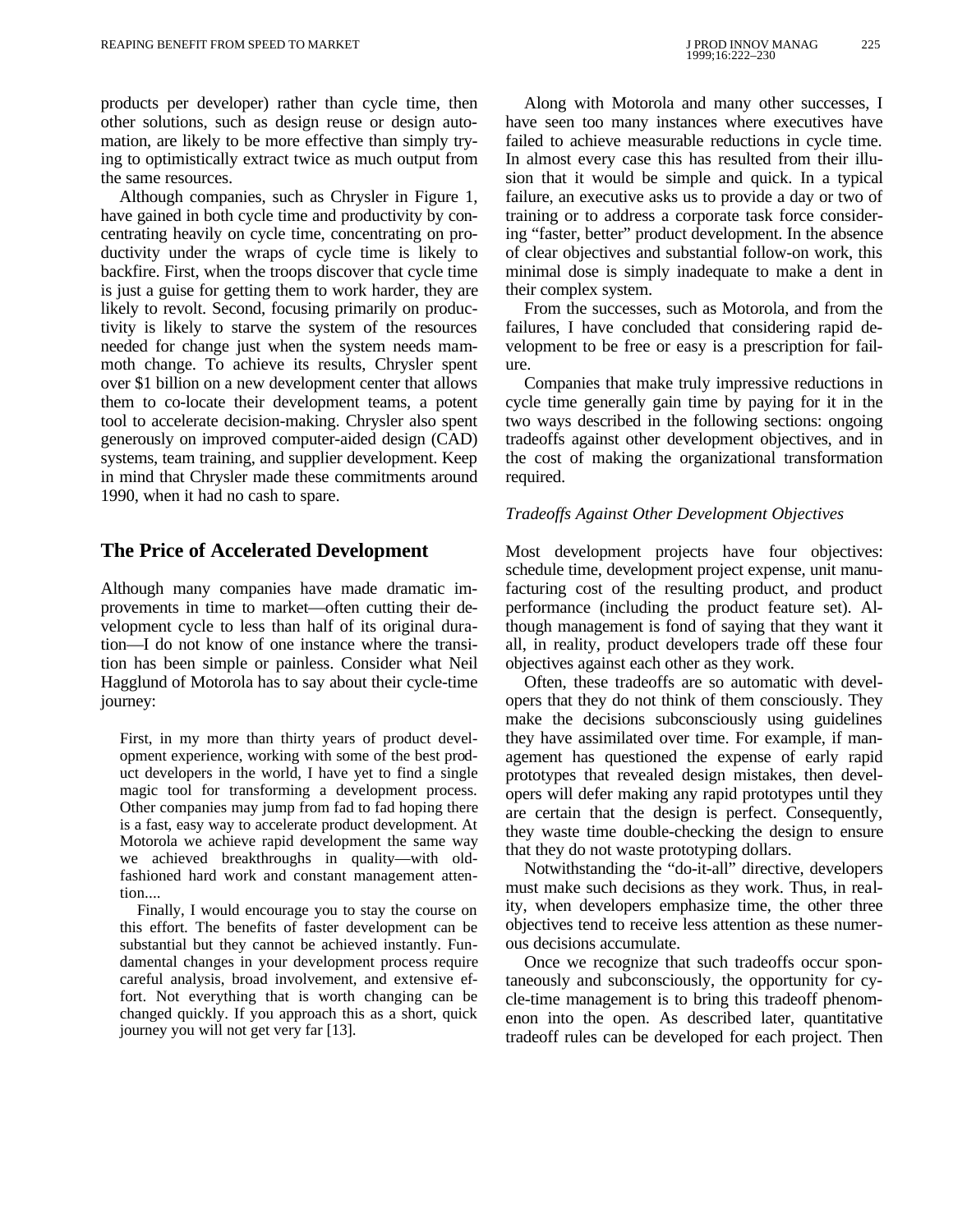developers can explicitly assess each decision they make to ensure that time receives the desired emphasis relative to other project objectives.

In short, effective managers of cycle time know that gaining time means giving up some of another project objective, and they analyze each project decision to obtain the mix of objectives that will maximize profit.

### *Costs of Organizational Change*

In addition to the tradeoffs, there are costs for initiating and sustaining the organizational change required to adopt a new approach, as expressed earlier by Mr. Hagglund. Motorola has invested heavily in the changes it has made, and it is justifiably proud of them. Chrysler has also spent generously for its envious success, as indicated earlier.

These substantial costs have a couple of implications. One is that unless the organization is ready, able, and willing to make this kind of commitment, they are most likely wasting their resources by paying lip service to rapid development. As Robert Waterman put it in the original edition of our book, "Don't bother to read the book unless you, those around you, and your top management team will treat this subject as more than the latest management fad. Save your money and get your vicarious thrills at the movies instead" [12].

The second implication is related. Such major operational changes are quite unlikely to occur unless upper management leads them. One partial solution here—followed by many companies, sadly—is to relegate product development, and thus rapid development, to one department, usually engineering, where it can be addressed at a lower level. Of course, this is just the old compartmentalization of product development that we have all been trying to overcome in recent years. But this does make the job easier. Engineering alone can now procure and use the latest CAD systems and train themselves to do a wonderful job on failure modes and effects analysis (FMEA), robust design techniques, or value engineering. Unfortunately, the biggest schedule-compression opportunities happen to be in cross-functional areas, such as jointly developed product specifications, the fuzzy front end, and the transition to manufacturing. So firms that implicitly elect to view the issue in limited terms are really electing to obtain quite limited returns.

In our experience, these organizational changes in behavior are often most difficult in the early phases of a project. In contrast, the tail end—the transition to manufacturing—normally occurs on a tight schedule anyway, because as initial milestones slip, the later participants are somehow expected to make up for time lost earlier. In most cases, manufacturing welcomes better attention to schedules, as this gets them away from always receiving the brunt of the schedule crunch.

In contrast, the people involved at the front end are more used to taking the time to "do it right." They tend to believe that customer preferences need time to emerge, that product concepts must have a while to ferment, and that many constituencies must have time to "think about it," reaching consensus before moving ahead in an unwise direction. For example, the fears about accelerating development, quoted in Exhibit 1, mostly come from those most heavily involved in the front-end planning and marketing activities.

I mention this only to suggest that it is the participants in these early activities, for example, those in marketing, who often will be faced with the greatest changes in attitudes and behavior as a firm moves to shorter development cycles. Yet, it is precisely at the beginning of a project, in what we call the fuzzy front end [13], where the greatest opportunities usually lie to compress schedules. By ignoring the time-compression opportunities in the fuzzy front end, which may demand the largest changes in habits, we also forfeit major benefits.

# **Putting Accelerated Development on a Profit Foundation**

This is where we shift from considering the sidetracks that distract us from rapid development to covering the essentials of a successful development acceleration program.

Most organizations developing new products are forprofit organizations, and their prime objective in developing products is to make a profit. Consequently, there is no better way to become and remain focused on the real benefits of development acceleration than to place it on a profit foundation. If faster development earns us more profit than alternative uses of our resources and energy, we do it; otherwise, we don't. To make knowledgeable decisions on time to market, it must be related to profit. Calculations for doing this are outlined in Exhibit 2, and the resulting factor for converting delay into profit is called the cost of delay.

#### *Base Decisions on the Cost of Delay*

Once we know the cost of delay for a project, we can and should base all proposals to compress time on this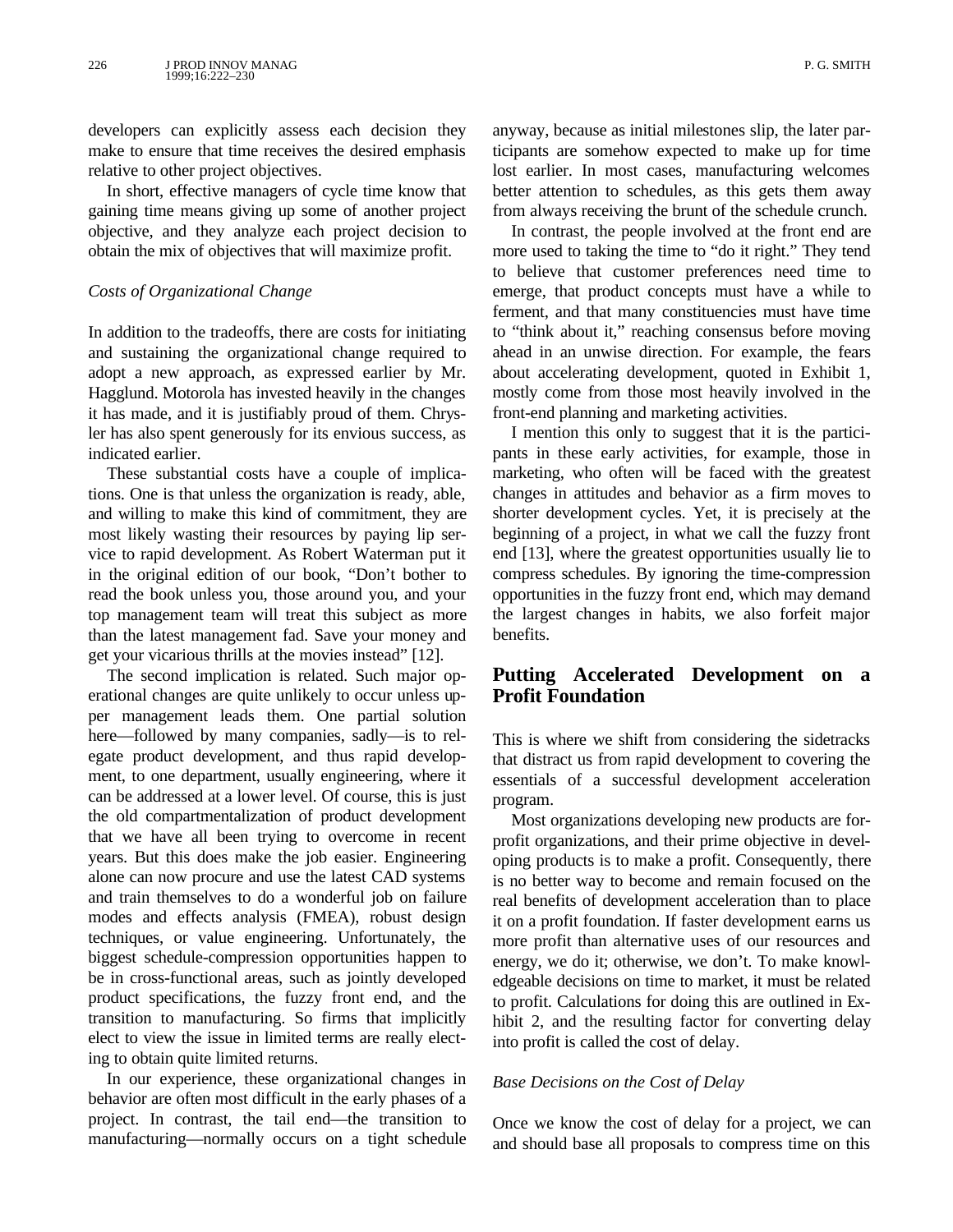#### **Exhibit 2. Calculating the Cost of Delay**

The cost of delay is a value that tells you how much profit—on a before-tax basis—you will lose if the product is delayed by a day or a month, whichever period you prefer to use.

The calculation is a straightforward sensitivity analysis. First create a profit-and-loss statement for the life of the product, including its development period and its sales life. This normally can be done on one sheet of paper using spreadsheet software. Keep the model simple, because a simple model will facilitate buy-in, and this is all that is needed or can be justified by the accuracy of the data used.

This is called the baseline model, because it assumes that the project goes well: on time, on budget, etc. Now think about what would happen if the product were 6 months late. How many orders would you lose? How many of these might be regained later? How much market share might you lose permanently because a competitor gained a stronger foothold? Would you miss a premium pricing opportunity or have to lower your price?

Express this late scenario as a variation of the baseline spreadsheet. Now subtract the cumulative lifetime profit of this lateness spreadsheet from the corresponding profit of the baseline spreadsheet to get the profit lost due to lateness. Divide this number down to obtain the cost of delay in the terms you desire. For example, if you prefer to express the cost of delay on a daily basis, divide by 180.

The cost of delay is expressed on a pre-tax profit (not revenue) basis because it is this kind of money that we can use to "buy" time-saving opportunities. You also can calculate other useful decision rules, for example, the profit impact of missing a product feature or having a higher unit manufacturing cost. For additional information and help on building the model, checking it, keeping it simple, and gaining ownership of the results, see [13, Chapter 2].

factor. Laboratory technicians and CEOs alike can employ this same cost of delay factor. This ensures that time-to-market decisions are made consistently across the organization. Moreover, because such decisions can be made at the developer level, they can be made faster and with confidence that the decision reached by the developer is the same one that a senior executive would have made. Thus, use of the cost of delay speeds up decisions and empowers the project team to proceed without waiting for approval or wasting effort in being overruled from above.

I am not trying to give time compression special treatment here. I am just proposing that it be subjected to the same hard-nosed, cost-to-benefit process that

would be used routinely for a new machine tool in the shop. If we do not apply this type of explicit cost-tobenefit analysis, the normal course of events is usually a quite subjective approach to evaluating time. The problem here is that, because time has less tangible impact than other factors in the tradeoff decision, such as development expense, we tend to undervalue time, usually greatly.

It would also be erroneous to conclude that we must always pay dearly for time. Often, when we run the numbers, we find that time can be bought at remarkably beneficial rates. Sometimes, as shown for the three automobile makers in Figure 1, time can be gained while other tradeoff objectives also become more beneficial. For example, a true cross-functional development team often leads to advantages in all objectives at once. However, if it were this simple, the rational manager would already be taking the time-compression path indicated by the tradeoff analysis. The difficulty here is that there is still a price to be paid in organizational change, so some managers choose not to pursue opportunities that the financial analysis shows would benefit them in multiple ways. It simply seems too difficult to make the organizational change needed to reap the financial benefit.

## *Expect the Cost of Delay to Vary Widely*

The cost of delay varies by factors of ten to more than a thousand, even for companies in the same industry even for different projects within the same company. It follows that there are no universal values, such as "six months of delay equals one-third of a product's lifetime profit."<sup>3</sup>

Even generalizations, such as time to market being more important in high-tech industries than in more mature ones, are risky. A high-tech market now actually may be competing on a basis other than cycle time, whereas a mature company may be able to gain substantial advantage over its direct competitors by being faster to deliver the goods than they are. For instance, one company producing electrical machinery found that it was missing out on market opportunities that it discovered at the industry annual trade show. It was too slow to introduce a new product in response at the next show a year later. So it aimed specifically at

<sup>&</sup>lt;sup>3</sup>This value often is attributed to a so-called McKinsey study [3]. However, this analysis was actually done by Donald Reinertsen while he was at McKinsey & Co., and in the source article Reinertsen makes it quite clear that the cost of delay depends on the specific circumstances [10].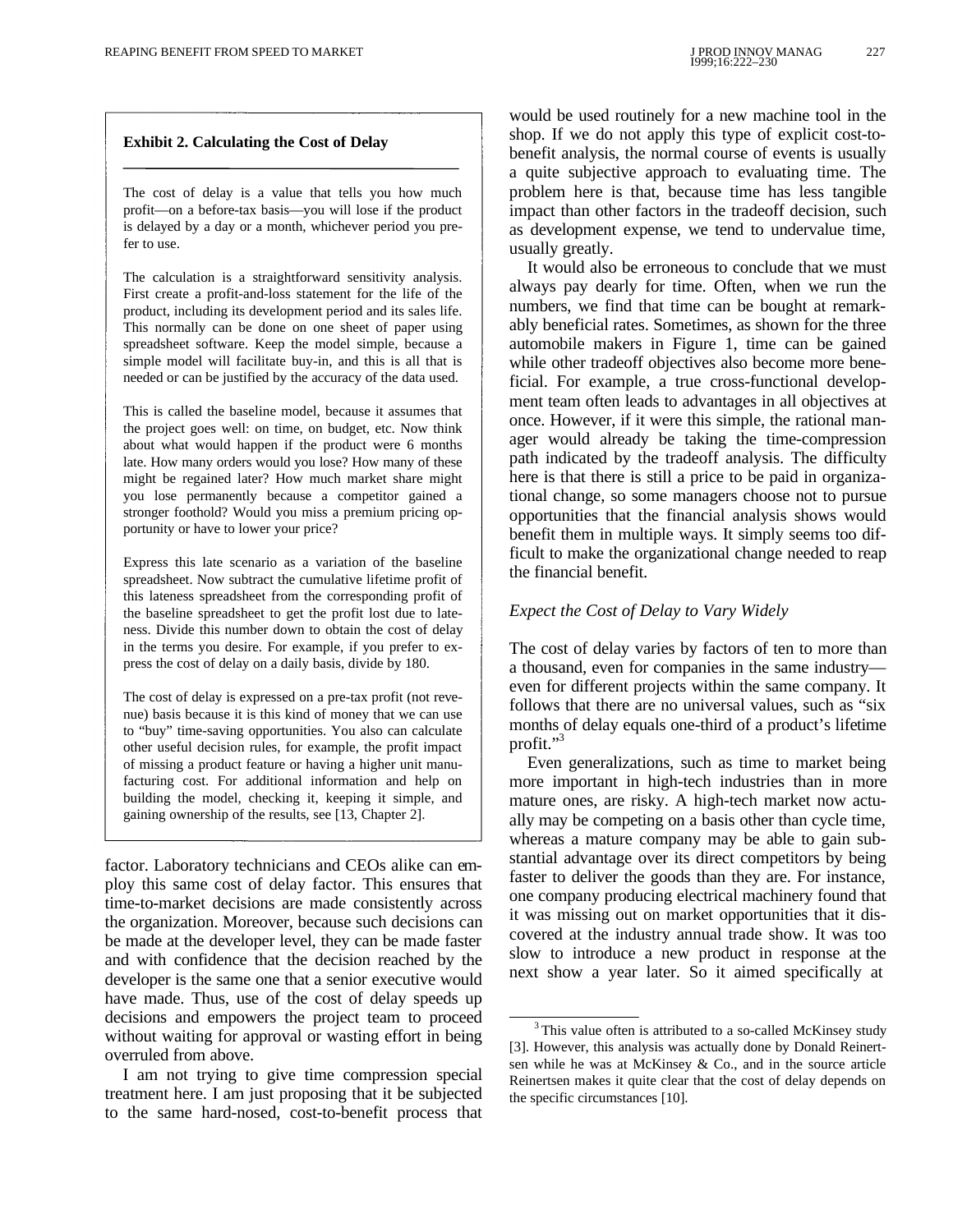this target. Once it had its cycle down to under a year, it saw little point in further reduction and thus shifted its next improvement efforts to beating competitors on cost and quality too.

A similar faulty generalization is to attribute the importance of speed to innovation leaders. Ironically, pioneers often have the luxury of time, simply because they may have little competition until they announce their product. In contrast, the clock is clearly running for the follower to this pioneer.

In conclusion, there is no substitute for running the numbers for *your* projects. The cost of delay is likely to vary by a factor of at least ten for various projects that you have under development today. We have calculated costs of delay for some projects at only \$2,000 per day, whereas others came out at \$1,000,000 per day (in pretax profit). We even caught one team leader cutting his cost of delay in half, because he was afraid that senior management would not believe the true value!

A supplementary benefit from running the numbers for your projects is that, as you do it, you will start to see some patterns that may have not been so clear before. Delay is likely to be a far bigger factor in profitability for some types of products than for others. For instance, one client found that cycle time is more valuable for new additions to its product line than it is for model replacements. With this kind of information you will know where to put your time-to-market emphasis, rather than pursuing a bland cut-cycle-time-in-half policy across the board.

# *Use the Cost of Delay Both Strategically and Tactically*

Once you have a quantitative appreciation for the cost of delay for a range of your products, use this information both strategically and tactically. The tactical application has already been explained: use the cost of delay, as well as the tradeoff rules among the other three project objectives (project expense, manufacturing cost, and product performance), to make daily project decisions related to "buying" time on the project.

Strategically, use the cost of delay for setting directions in a time-to-market program. Calculate the cost of delay for a representative assortment of your projects. Then calculate an aggregate value for the whole organization by weighting the cost of delay appropriately over your projects, for example, weighting them by revenue or expected profit contribution.

This aggregate cost of delay will be useful for deciding whether to undertake a time-compression effort at all,

whether to invest in design automation technologies to help your engineers work faster, or whether it is worthwhile, for example, to co-locate development teams to speed up their activities. If, in the process of calculating costs of delay for your projects, you discover segments of your business that have quite different costs of delay than others, you will be able to focus your strategy better. For example, you could approve an advanced CAD system for one business segment but not for another.

Some clients have made profound changes in their product development systems based on insight from their aggregate cost of delay. One client, for example, found that the signature authority of their development team leaders was equivalent to only 4 hours of project delay. Because management wanted teams to be looking for savings of months instead of hours, top management totally revised the project budget approval process, basically giving the team full authority for its budget after initial project approval.

# **Implementation Alternatives**

Because hard-pressed managers want to gain on all fronts at once, and because companies such as Chrysler have indeed made progress simultaneously on several fronts, what is the best set of objectives to pursue? For example, is a cycle-time program tantamount to improving productivity? Knowing your aggregate cost of delay and other decision rules will help you make these decisions. However, there are some other considerations too. Let's explore some of these implementation options.

## *Concentrate on Productivity*

With today's lean corporate environments, a focus on productivity (number of new products per unit of resources expended) is attractive. As discussed earlier, this is what many managers pursuing a cycle-time program really want.

As mentioned before, you should be clear with yourself and with your people about the distinction between productivity and cycle time. If you are not, the program is likely to backfire and you will not achieve either objective.

Should you decide to work toward productivity rather than cycle time, remember that this objective, if it is to be truly successful, will also require substantial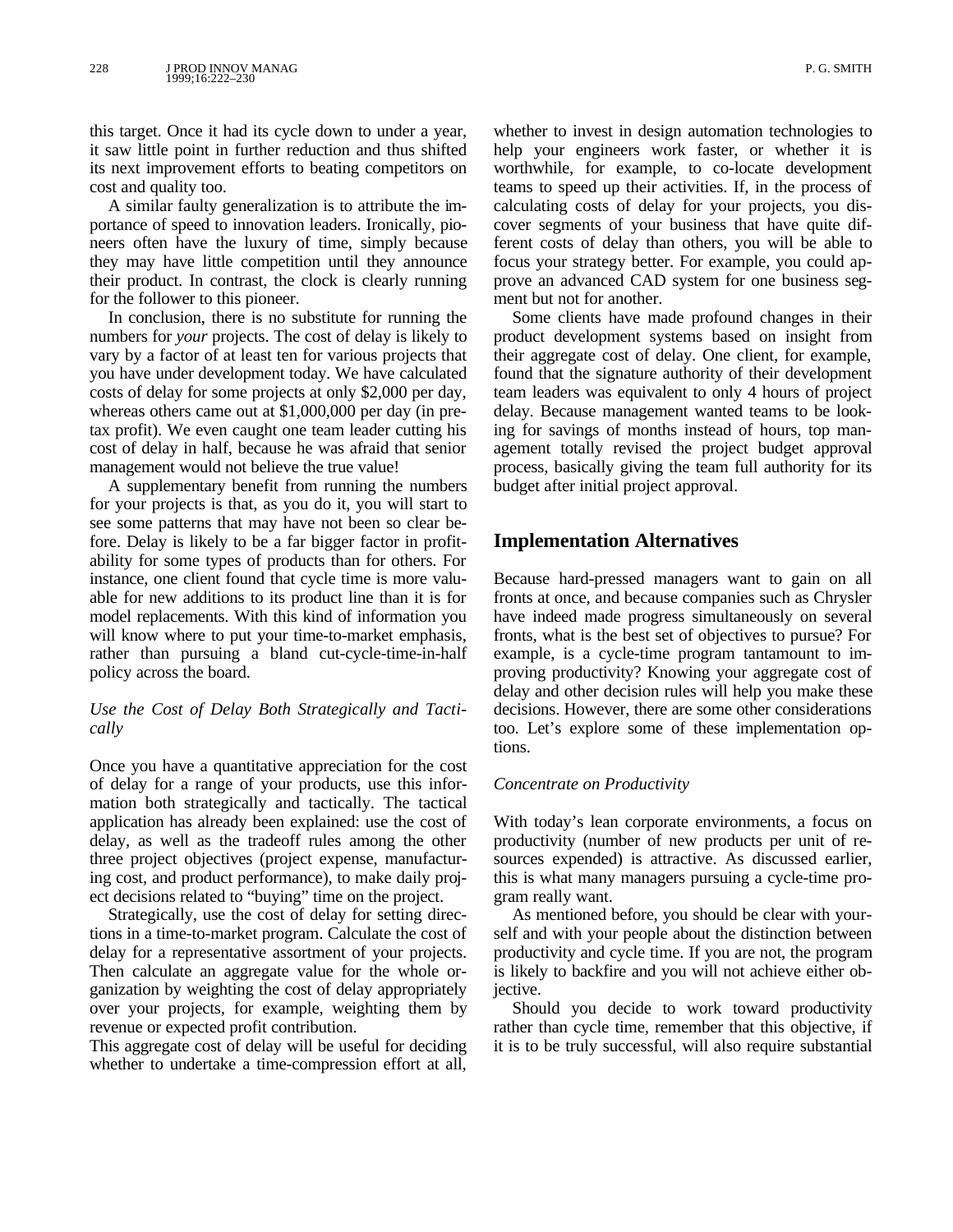organizational change. In turn, organizational change will require resources. Thus, you will have to invest in a productivity program in order to obtain cost savings later. Just trying to cut expenses on existing projects will force you deeper into doing what you are doing now, perhaps alleviating a crunch in the short term but further entrenching unproductive methods in the long run.

Also, recognize that an emphasis on productivity is likely to stretch cycle times. One means of raising productivity is to ensure that no resources are ever sitting idle, thus guaranteeing queues. Queues are the antithesis of speed.

#### *Concentrate on Quality*

Many companies start with a corporate total quality program, then proceed from there with a time-tomarket program as an extension of total quality. For example, this was the progression at Motorola, broadening from a Six-Sigma quality program to a 10X cycle-time program.

As stated at the outset, certain levels of quality are a given today, so we are not considering compromising quality to cut time, what is often referred to as skipping steps for speed. For the most part, quality and speed reinforce each other. For instance, a product specification developed by a cross-functional project team and well rooted in an understanding of the target customer is likely to enhance both quality and speed.

The main conflicts between quality and speed are likely to occur if quality is viewed narrowly as processes, procedures, and documentation to ensure that all steps are followed. This could be thought of as inspecting quality in rather than designing it into the development system. Such approaches, which check to see that all steps were completed satisfactorily, can indeed eliminate rework and thus time, but they also add time to the process. So their net effect on cycle time can swing in either direction. Another difficulty with such approaches is that they tend to be sized for your largest, most complex projects, so they overburden most projects with unnecessary steps.

Another warning is to avoid using staff people, for instance, those in a corporate quality function, to create development systems. Such individuals are more likely to create a lethargic system. They lack the first-hand experience of where the pitfalls really are, so they imagine unlikely problem areas. This adds timeabsorbing baggage to your development process. Unfortunately, your most prolific product developersyour most valuable resources—are the ones best prepared to create systems for gaining speed and quality simultaneously.

I have found that companies having effective total quality programs in place have a distinct advantage in compressing their development cycles. The basic tools of total quality, such as affinity diagrams, effective meetings, brainstorming, and root-cause analysis, are just the implements needed to accelerate product development. Finding ways to take time out of systems comes quite naturally to those comfortable with such tools.

#### *Concentrate on Time*

Although a concentration on time, productivity, or quality will lead to many of the same improvements, a focus primarily on development cycle time can lead to the most comprehensively beneficial outcome. Cycle times can be short only if we employ resources effectively (high productivity). In addition, a fast system does not allow for unnecessary rework and redesign (poor quality). It is rather like a race car: in order to get around the track as quickly as possible, all systems must be working flawlessly. Time is perhaps the most comprehensive measure for those who really must have it all.

# **Conclusions**

This article concentrates on speed as the parameter to be improved in product development. As discussed, speed is not always the correct objective. However, I suspect that many of the suggestions made here will, with some adaptation, be equally applicable to other objectives.

To sustain a speed-to-market program, you must know, in terms of the dynamics of your competitive arena, just how cycle time will translate to your bottom line. Unless management is able to explain this in an understandable way to everyone who touches a new product, the program will appear to be just another management fad. Worse, the program could get misinterpreted in harmful ways, such as skipping steps for speed.

Because speed is less tangible than other project objectives, such as development expense, speed is likely to be greatly undervalued unless you explicitly calculate the cost of delay. In short, time will lose out, because it is so slippery. Once you know the cost of delay, make sure that it is used throughout the orga